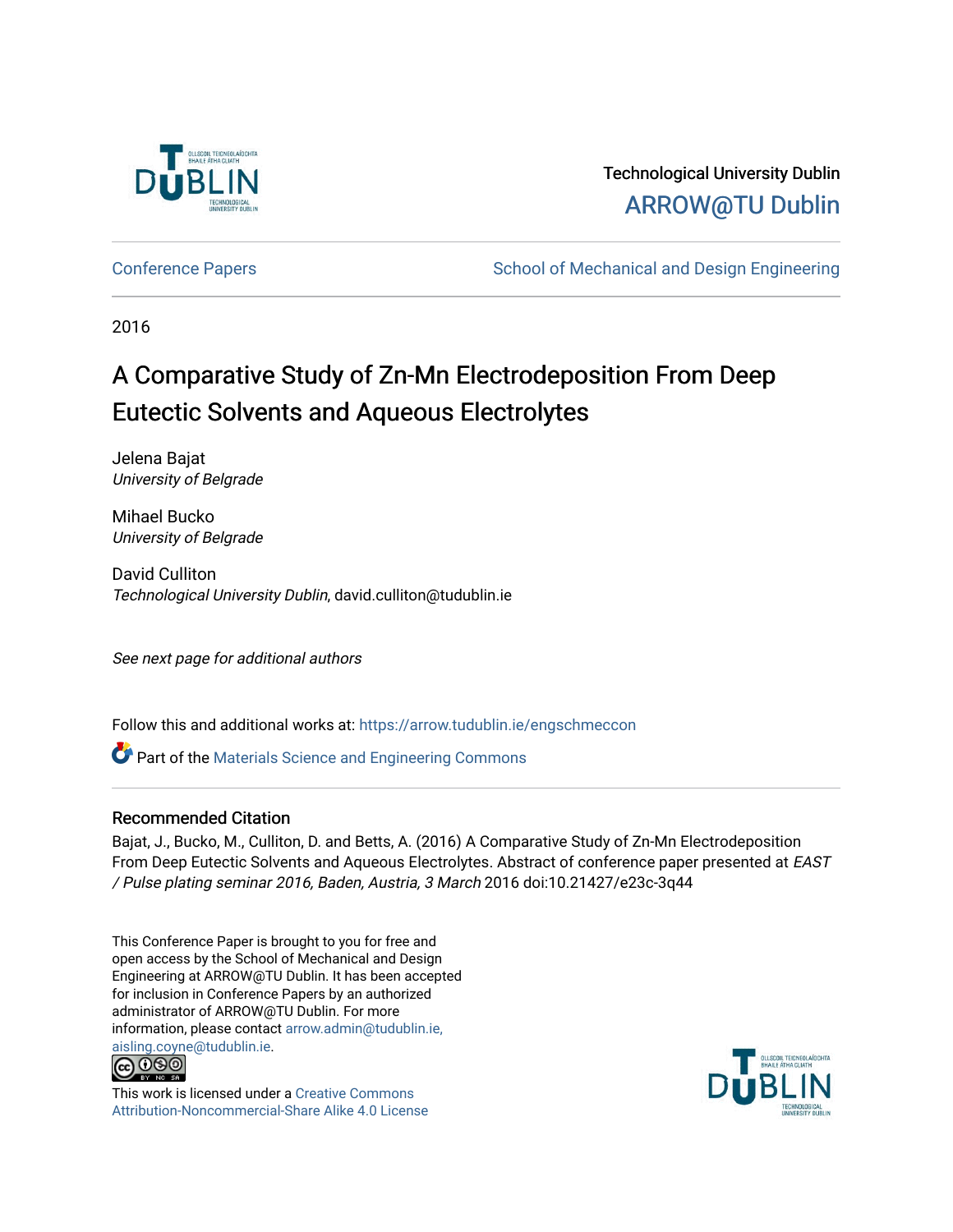## Authors

Jelena Bajat, Mihael Bucko, David Culliton, and Tony Betts